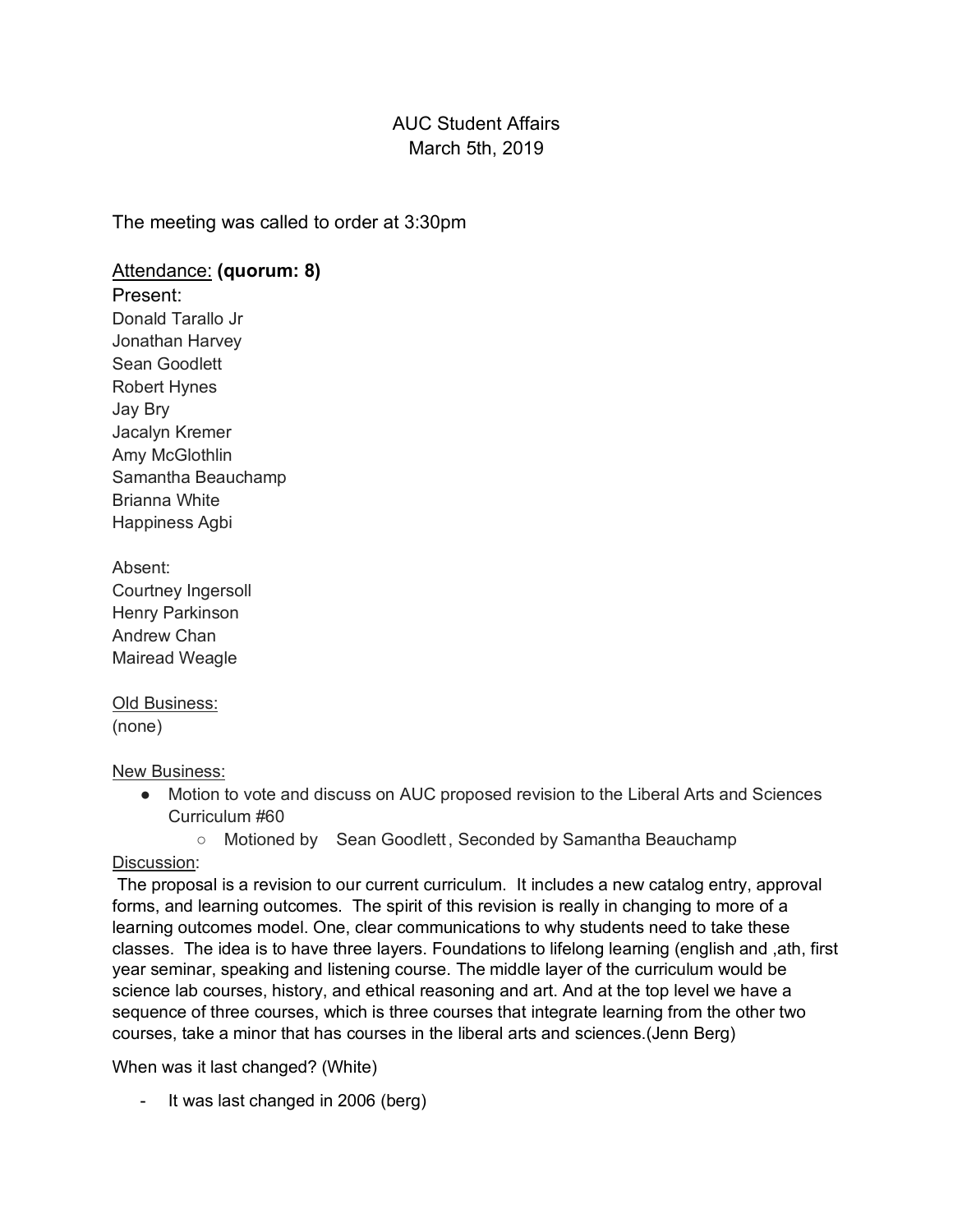What is the problem with the current system that we are trying to fix and how does the proposed curriculum achieve this? (Samantha Beauchamp)

There is no problem with the current curriculum but we could improve the learning curriculum for all students.

Will this affect students who already go to Fitchburg State, when do you plan on implementing this policy change? (Brianna White)

- This will not go into effect until the incoming class of students entering in year 2021. Because of this, students already attending fitchburg state before the implementation of this new policy will not be affected.

How did you arrive upon the three credits in a major (Harvey), why not 2 or 4 how did you get to 3?

- We were at 2 for a while, but it proved to not be working efficiently.

Where is the evidence of demand for this new requirement, does Fitchburg State have the money, classroom space and teachers wanting to teach this course? Why are we expanding the required courses when Fitchburg states overall numbers are decreasing? It doesn't feel like the time to vote on this policy change. (Samantha Beauchamp)

- We are hoping to keep the students we have right now and initiate change right when they get into college and show why college is essential. Fitchburg state also has the demand as there are an overabundance of teachers who are willing to teach these extra courses for students. IN a financial aspect this change could help us. The overall numbers of individuals wanting to pursue higher education has decreased nationally, so implementing this policy would help improve student learning.

In the second tier, nine student learning outcomes, how would students keep track of these nine?

- It would be managed through degree works, in the same way it is now.

Have you used any student data or surveying students to determine the need for this proposal? As a campus, we should be making data-informed decisions. (Samantha Beauchamp)

We conducted self-study few years back where we looked at patterns of enrollment patterns of students and realized we were not meeting the goals of the curriculum, that there were Misalignment with goals of the curriculum, last revision improvement rate of students graduating on time, and uptick in minors

How will this policy change affect programs such as the 3+3 program? (Samantha Beauchamp)

- Professors from each department worked with us representative and was required to tell us where there was issues so hopefully each department did so accurately. Double dipping of three courses to fulfill the LA&S requirement and major can also help with filling all requirements by the students allotted time. This gives more flexibility to programs such as the 3+3.

Motion recommend the approval to approve new LA&S requirements, seconded.